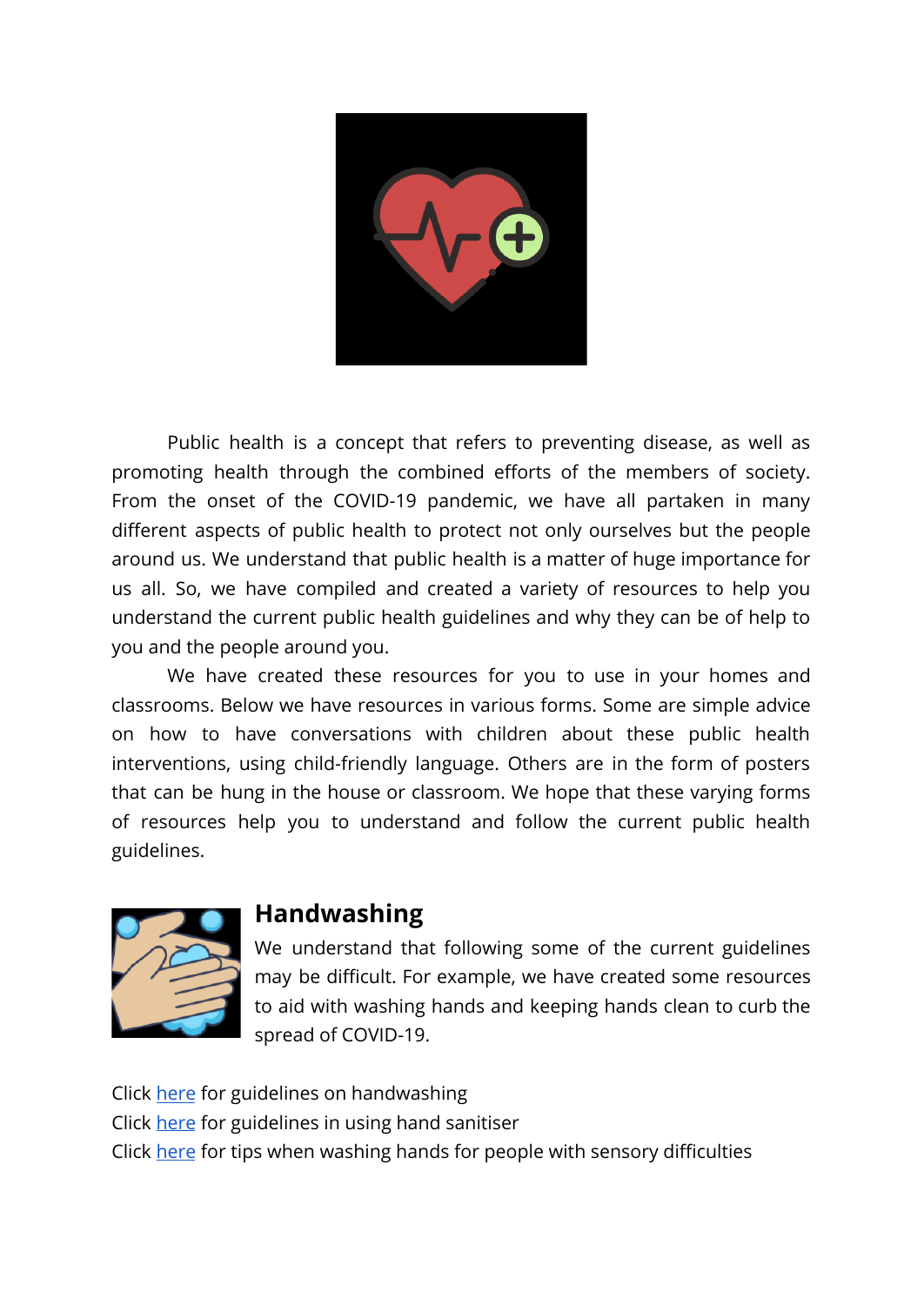

## **Masks**

We have also compiled a set of resources to help with mask-wearing.

Click [here](https://autism-toolkit.ie/wp-content/uploads/2020/09/2-1use.pdf) for guidelines on how to properly and safely wear face masks Click [here](https://autism-toolkit.ie/wp-content/uploads/2020/09/2-2-1wash.pdf) for a task analysis for teenagers on how to wash face masks by hand or [here](https://autism-toolkit.ie/wp-content/uploads/2020/09/2-2-2mask.pdf) on how to wash them by machine Click [here](https://autism-toolkit.ie/wp-content/uploads/2020/09/2-3photo.pdf) for a template that can be used to help children to recognise the face behind the masks



## **Social Distancing**

Another key public health initiative is that of social distancing. Much like many of the restrictions added in the past year, the idea of social distancing is still very new, so we have created a social story to help explain social distancing.

Click [here](https://www.middletownautism.com/news/coronavirus-social-distancing-social-story-3-2020) for the social story



## **Vaccinations**

The next public health initiative that has started to be rolled out is vaccination. Vaccines can often be a difficult experience for children. So, we have created several resources to assist parents in beginning the conversation about vaccines. We have also created lesson plans with accompanying videos that

can be used for children to aid in their understanding of what vaccines are and why they are used as a public health initiative.

Click [here](https://autism-toolkit.ie/wp-content/uploads/2021/04/How-to-Explain-Vaccines-to-your-child-2.pdf) for conversation tips for parents Click [here](https://autism-toolkit.ie/wp-content/uploads/2021/04/Vaccine-Lesson-Plan.pdf) for a primary school level lesson plan on the immune system and vaccines Click [here](https://autism-toolkit.ie/wp-content/uploads/2021/04/Vaccines-and-the-Immune-System.mp4) for a video that explains vaccines for children